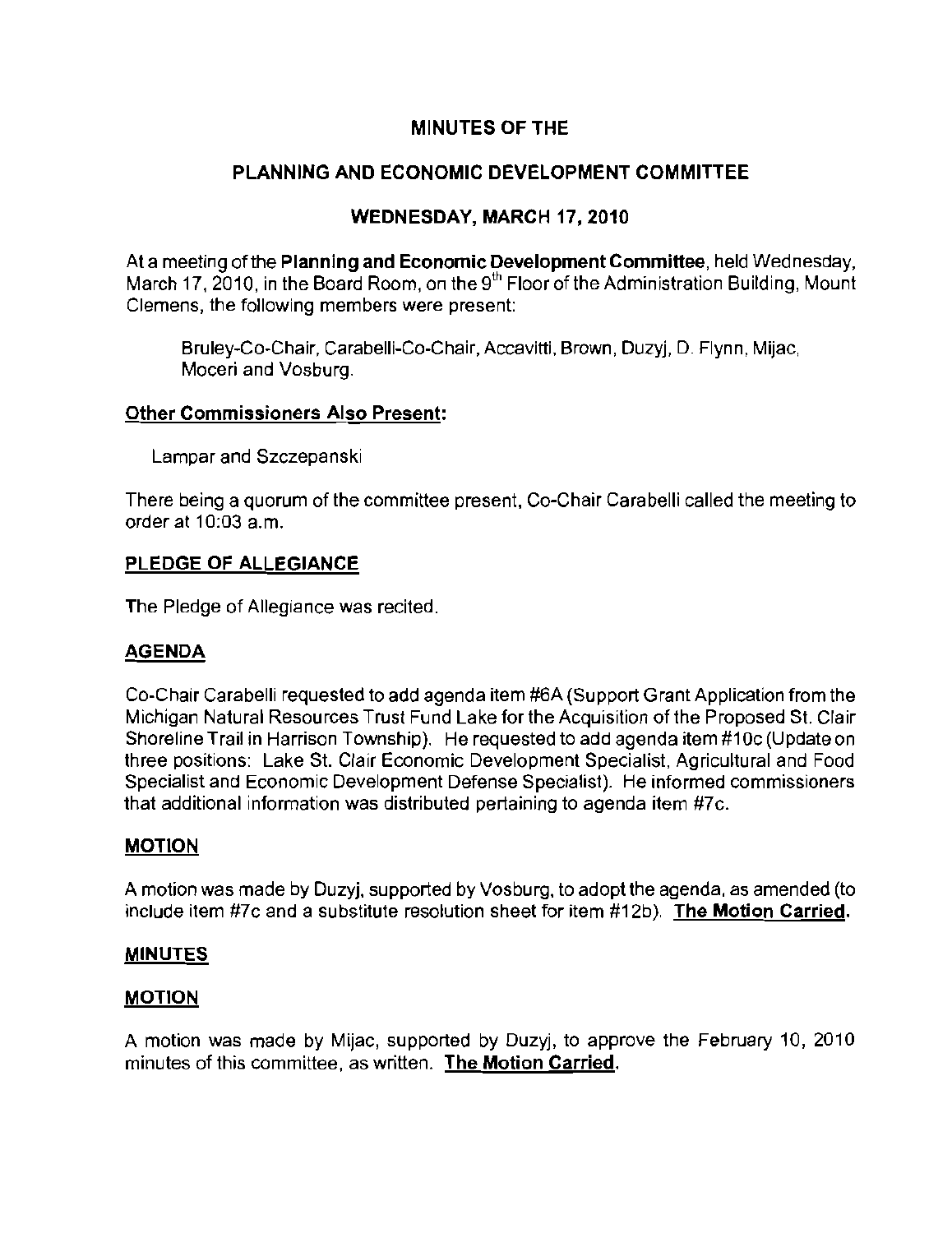## PUBLIC HEARING ON GRANT APPLICATION FOR LAKE ST. CLAIR SHORELINE TRAIL IN HARRISON TOWNSHIP

## MOTION

A motion was made by Vosburg, supported by Accavitti, to open the Public Hearing. The Motion Carried.

The following individuals addressed the Board:

Lou Nigro, 47452 Sunshine, Chesterfield Township Michael Sproul, 21710 Alexander, St. Clair Shores **Anthony Forlini, Harrison Township Supervisor**  Ron Trombly, Lenox Township Supervisor Jim Stone, 45280 Klinghammer, Utica Judy Sproat, City of New Baltimore, Planning and Economic Development Director John Crumm from the Planning and Economic Development Department read a letter he received yesterday from State Representative Fred Miller Dick Williams, resident of Grosse Pointe Woods

Duane Larkin, 22512 Cass River Drive, Macomb Township

Kristen Grifka, MSU Extension Director

### MOTION

A motion was made by Vosburg, supported by Duzyj, to close the Public Hearing. The **Motion Carried.** 

SUPPORT GRANT APPLICATION FROM THE MICHIGAN NATURAL RESOURCES TRUST FUND LAKE FOR THE ACQUISITION OF THE PROPOSED ST. CLAIR SHORELINE TRAIL IN HARRISON TOWNSHIP

# COMMITTEE RECOMMENDATION - MOTION

A MOTION WAS MADE BY VOSBURG, SUPPORTED BY MOCERI, TO RECOMMEND THAT THE BOARD OF COMMISSIONERS SUPPORT THE GRANT APPLICATION FROM THE MICHIGAN NATURAL RESOURCES TRUST FUND LAKE FOR THE ACQUISITION OF THE PROPOSED ST. CLAIR SHORELINE TRAIL IN HARRISON TOWNSHIP. THE MOTION CARRIED.

### ECONOMIC DEVELOPMENT

a) Authorization to Attend China Trade Mission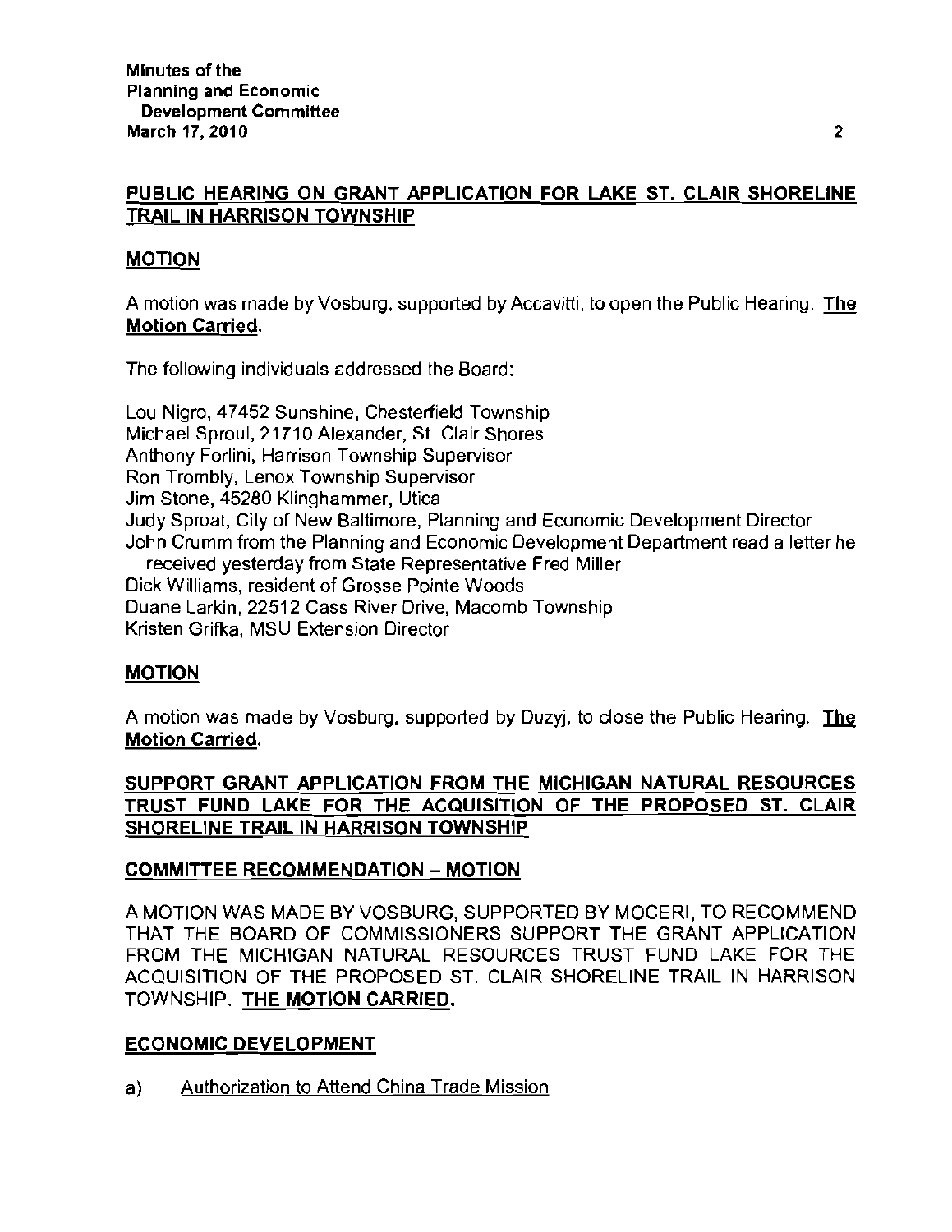## MOTION

A motion was made by Brown, supported by Moceri, to approve the departmental request for travel to China. Refer to the Finance Committee. The Motion Carried,

b) Authorization to Attend National Association of Manufacturer's Conference in Hannover. Germany

### MOTION

A motion was made by Mijac, supported by D. Flynn, to approve the departmental request for travel to Hannover. Germany. Refer to **the Finance Committee. The Motion Carried.** 

c) Report on Economic Development Specialist Positions

A handout was distributed entitled, Memorandum of Agreement between the Macomb County, Michigan, Board of Commissioners and Michigan State University. It pertained to the Agricultural and Food Specialist position.

Steve Cassin gave an update on three positions that are being discussed and proposed. The three positions include: 1) Lake St. Clair Economic Development Specialist; 2) Agricultural and Food Specialist and 3) Economic Development Defense Specialist.

The following commissioners spoke: Brown and Bruley.

After discussion, the following action was taken:

#### MOTION

A motion was made by Brown, supported by Vosburg, to approve in concept the Memorandum of Agreement between the Macomb County, Michigan, Board of Commissioners and Michigan State University for an Agricultural and Food Specialist position in the Planning and Economic Development Department. Forward to the Budget Committee. The Motion Carried.

#### COMMUNITY DEVELOPMENT

a) Report on Neighborhood Stabilization Program

#### **MOTION**

A motion was made by Moceri, supported by Vosburg, to receive and file the report on the Neighborhood Stabilization Program. The Motion Carried.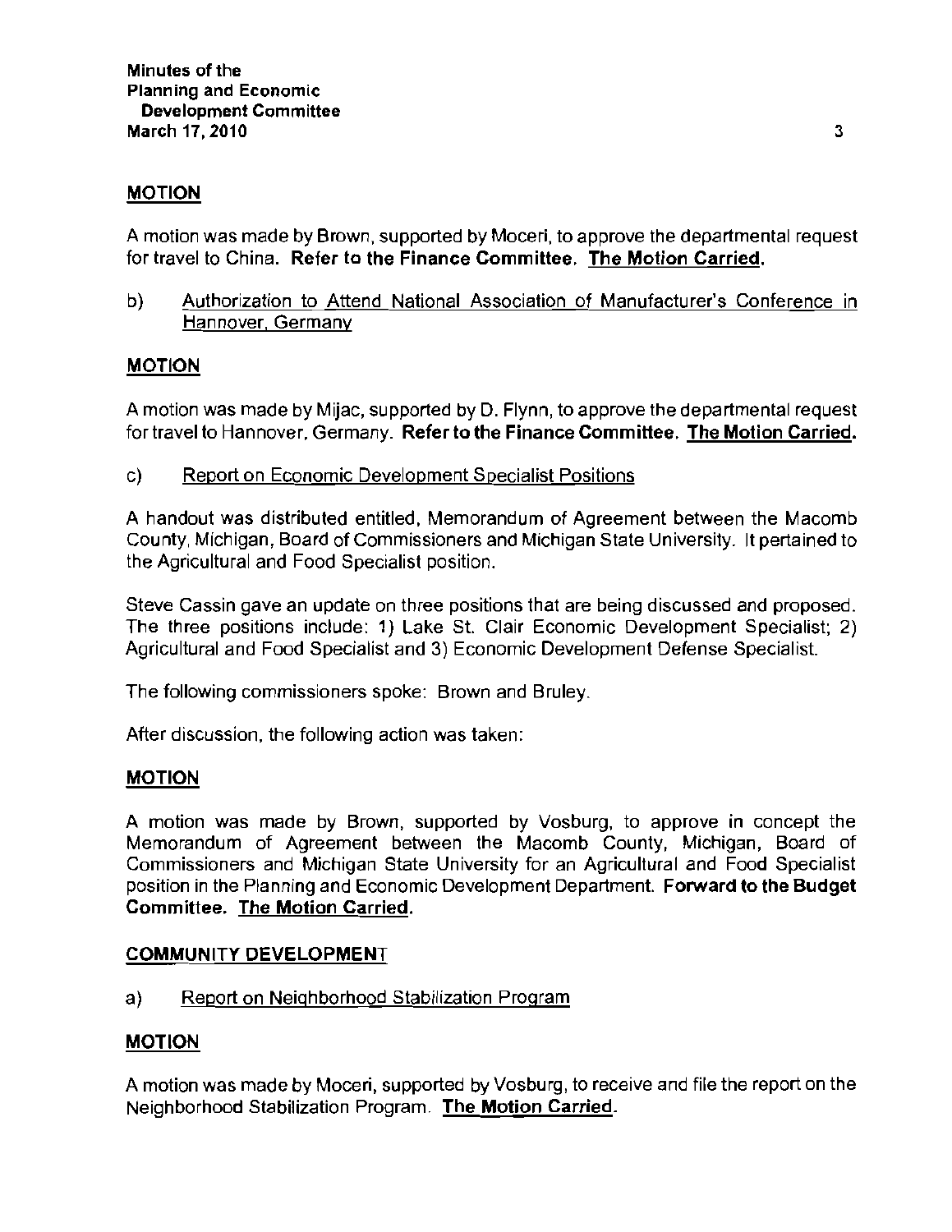### b) Authorization to Proceed with NSP Implementation

### COMMITTEE RECOMMENDATION - MOTION

A MOTION WAS MADE BY MOCERI, SUPPORTED BY D. FLYNN, TO RECOMMEND THAT THE BOARD OF COMMISSIONERS AUTHORIZE THE PLANNING AND ECONOMIC DEVELOPMENT DEPARTMENT TO: 1) REQUEST, EVALUATE AND SELECT PROPOSALS FROM DEVELOPERS OF OWNER HOUSING FOR FAMILIES >50% AMI ANDIOR 2) AMEND THE NSP TO ALLOW REDEVELOPMENT PROJECTS AND SUB-CONTRACT WITH CENTER LINE, EASTPOINTE AND MOUNT CLEMENS TO DEVELOP AND IMPLEMENT THEM AND TO SUBMIT A PROGRAM AMENDMENT TO HUD. THE MOTION CARRIED.

c) Authorization to Seek Consulting Services for CDBG Programs

## COMMITTEE RECOMMENDATION - MOTION

A MOTION WAS MADE BY VOSBURG, SUPPORTED BY BROWN, TO RECOMMEND THAT THE BOARD OF COMMISSIONERS AUTHORIZE THE PLANNING AND ECONOMIC DEVELOPMENT DEPARTMENT TO REQUEST, EVALUATE AND SELECT PROPOSALS FOR CONTRACTUAL ADMINISTRATIVE SERVICES FOR CONTINUED EFFICIENT OPERATIONS IN ALL COMMUNITY DEVELOPMENT PROGRAMS AND TO AUTHORIZE THE BOARD CHAIR TO EXECUTE CONTRACT(S) AS NECESSARY FOR THOSE SERVICES. THE MOTION CARRIED.

d) Authorization to Execute Contract with Solid Ground and Solicit Home Proposals

# COMMITTEE RECOMMENDATION - MOTION

A MOTION WAS MADE BY MIJAC, SUPPORTED BY MOCERI, TO RECOMMEND THAT THE BOARD OF COMMISSIONERS AUTHORIZE THE PLANNING AND ECONOMIC DEVELOPMENT DEPARTMENT TO: 1) REQUEST AND EVALUATE DEVELOPMENT PROPOSALS FOR AFFORDABLE OWNER ANDIOR RENTER HOUSING PROJECTS TO BE COMMITTED FROM THE COUNTY'S HOME GRANT. 2) AUTHORIZE THE BOARD CHAIR TO EXECUTE A CONTRACT WITH SOLID GROUND TO ALLOW PAYMENT OF \$67,521 IN OPERATING COSTS FROM THE 2008 HOME GRANT.

**The following commissioner spoke: Bruley.** 

### MOTION

A motion was made by Brown, supported by Vosburg, to postpone this agenda item in **order for a representative from Solid Ground to attend a future meeting to present their**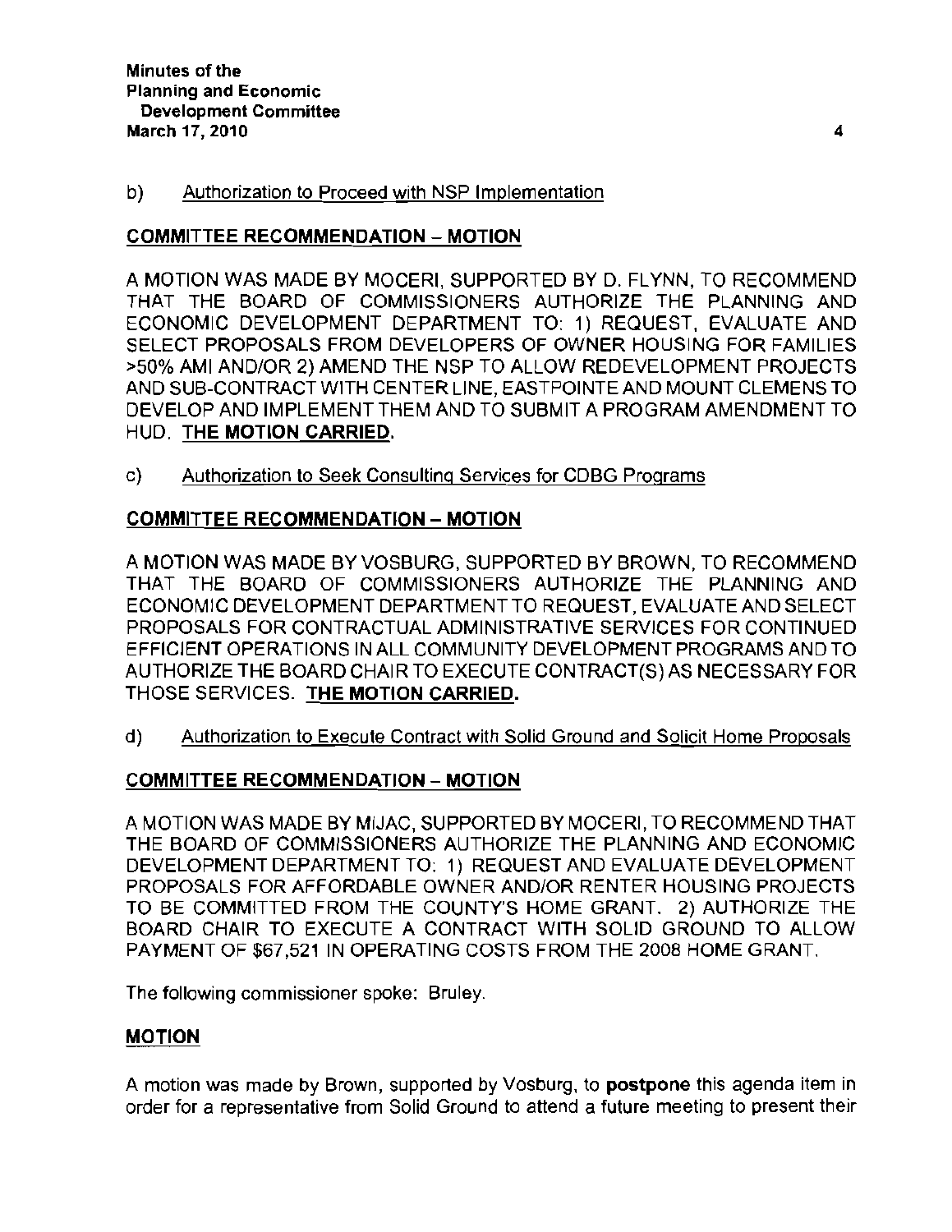**business case. The Motion Carried.** 

#### **COMMUNITY PLANNING**

#### a) Report from Macomb County Historical Commission

Several handouts were distributed by Raymond Glime, Chairman, Macomb County **Historical Commission.** 

Raymond Glime gave an overview of his outlined report.

#### **MOTION**

A motion was made by Vosburg, supported by Duzyj, to receive and file the report from the **Macomb County Historical Commission.** 

**The following commissioners spoke: Vosburg and Brown.** 

Co-Chair Carabelli called for a vote on the motion and The Motion Carried.

b) Update on Countywide Trail Program

A map of the Macomb County 70 Mile Trail Loop was displayed on a tripod.

The following commissioner spoke: Carabelli.

John Crumm gave an update on the countywide trail loop. He said that they met with **various communities and spoke about the purpose of those meetings.** 

Bob Hoepfner from the Road Commission said that he prepared an estimate for the uncompleted portions of the path in the county. Excluding the Selfridge Base, it will cost about \$21 million to complete the remaining sections of the bike path. Right now, there is no funding source available. He said that he will be actively involved in the design and construction of the path in the future.

The following commissioners spoke: Brown, Carabelli, Bruley, Duzyj and Vosburg.

### **MOTION**

A motion was made by Vosburg, supported by Moceri, to receive and file the report on the Countywide Trail Master Plan. **The** Motion Carried,

c) Presentation on City of Roseville Master Plan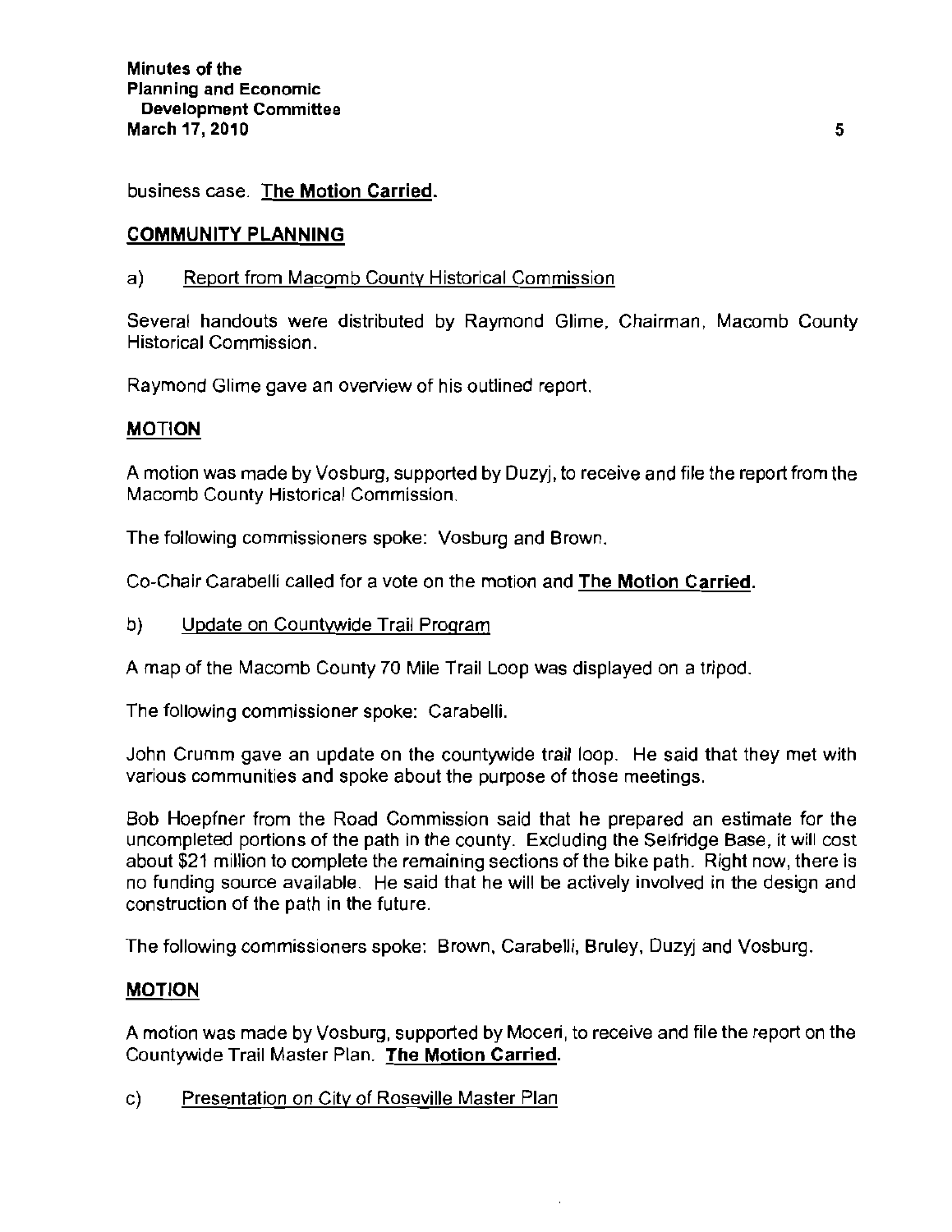A handout of the PowerPoint presentation was distributed.

JohnPaul Rea gave a PowerPoint presentation entitled, City of Roseville Master Plan **Review and Analysis.** 

#### MOTION

A motion was made by Brown, supported by Moceri, to receive and file the report on the City of Roseville Master Plan.

The following commissioners spoke: Brown. Vosburg and D. Flynn.

Co-Chair Carabelli called for a vote on the motion and The Motion Carried.

### MARKETING & PROMOTION

a) Update on Film Macomb

#### MOTION

A motion was made by Vosburg, supported by Mijac, to receive and file the report on Film Macomb.

Maria Zardis gave an overview of the Michigan Film Office 2009 Annuai Report. She then provided an overview of Film Macomb and reported on what she has been working on, meetings attended, upcoming meetings, the Film Macomb website, an upcoming Locations trade show, and an event that she participated in that was heid in Romeo. Lastly, she **encouraged commissioners to view the Film Macomb website.** 

The following commissioners spoke: Mijac and Vosburg.

Co-Chair Carabelli called for a vote on the motion and The Motion Carried.

b) Alternative Energy Sector Brochure

#### MOTION

A motion was made by Duzyj, supported by Mijac, to receive and file the report on the Alternative Energy Sector brochure.

The following commissioner spoke: Vosburg.

Co-Chair Carabelli called for a vote on the motion and The Motion Carried.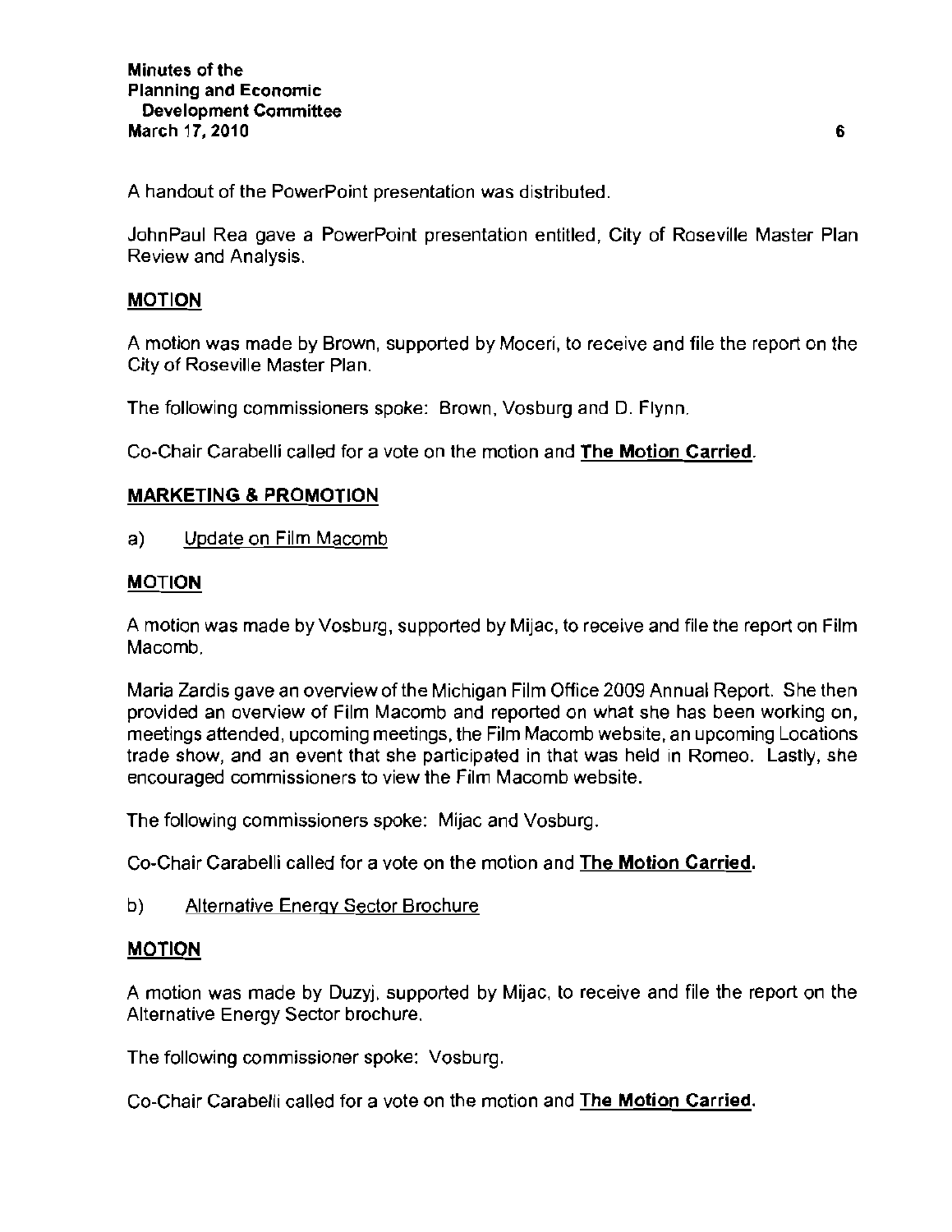c) Update on three positions: Lake St. Clair Economic Development Specialist, Agricultural and Food Specialist and Economic Development Defense Specialist

Co-Chair Carabelli recalled that this item was already discussed under agenda item #7c.

### TOURISM

No report.

## ADMINISTRATIVE

a) <u>Reguest Authorization to Compensate University of Detroit-Mercy Student Intern</u>

## MOTION

A motion was made by D, Flynn, supported by Moceri, to authorize the Planning and Economic Development Department to compensate a part-time student intern. Funding is available in the department's salary account. Forward to the Personnel Committee.

Steve Cassin introduced Scott Lakin who was in the audience.

Co-Chair Carabelli called for a vote on the motion and The Motion Carried.

b) Reguest Consideration of International Travel Meal "Per Diems"

A substitute resolution sheet, along with a revised memorandum dated March 15,2010 from Steve Cassin, was provided.

### MOTION

A motion was made by Mijac, supported by D, Flynn, to adopt a \$50 meal per diem for international travel. **Refer to the Finance Committee.** 

The following commissioners spoke: Bruley, Vosburg, Carabelli and Duzyj.

A friendly amendment by Commissioner Duzyj was accepted as follows: "To adopt a \$50 daily mea! allowance for international travel. "

Co-Chair Carabelli called for a vote on the motion, as amended, and The Motion Carried,

### ECONOMIC DEVELOPMENT PARTNERSHIPS

a) Introduction of Deputy Consul, Consulate of Mexico, Detroit